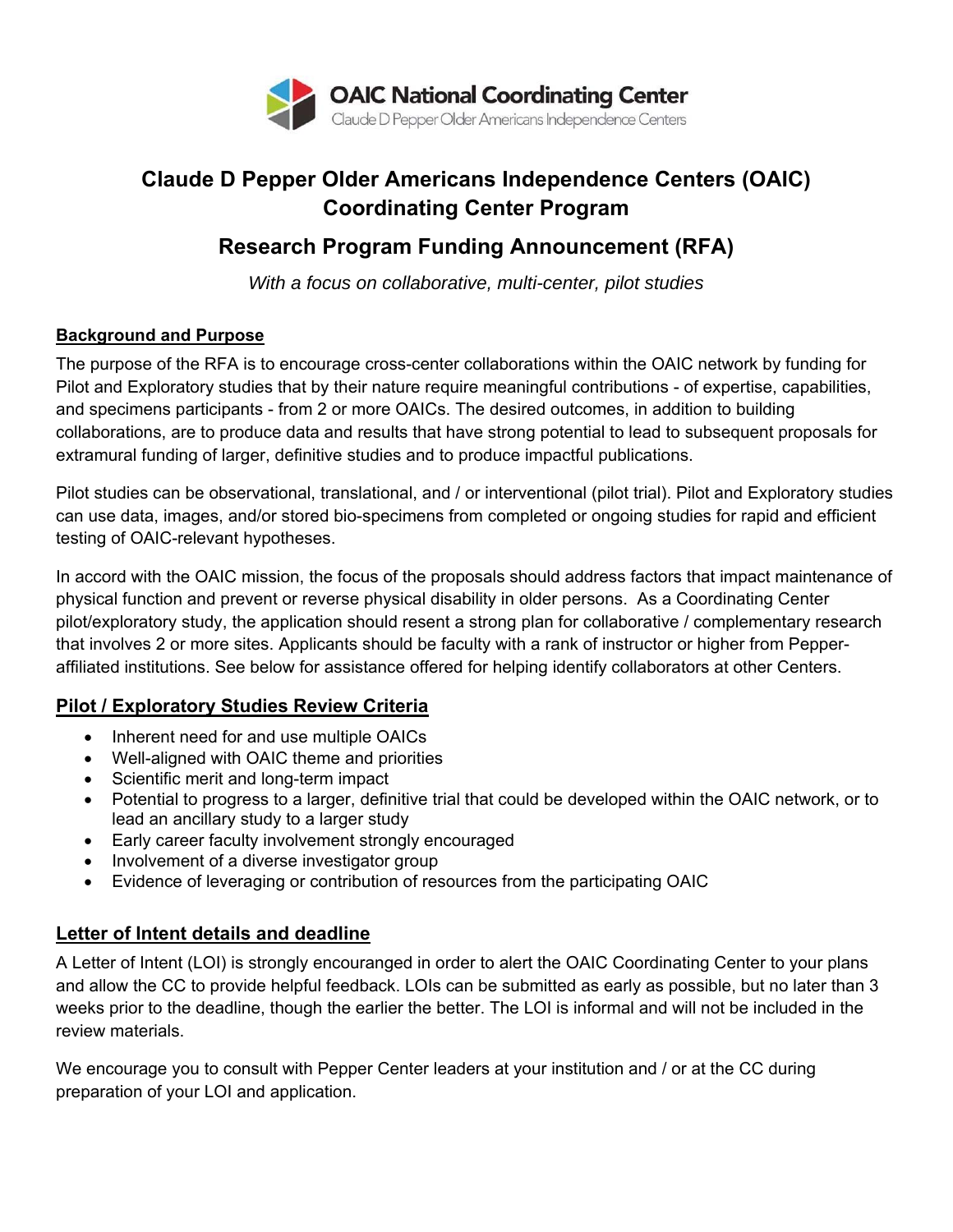#### LOI suggested elements

- Descriptive title of proposed research
- Submitting Investigator: Name, institution, academic rank, e-mail address
- Co-Investigators: Name, institutions, roles
- Hypothesis, rationale, significance and aims of the study
- Description of study/plans
- How the study fulfills requirement for multicenter, collaborative projects
- Brief description of proposed allocation of funds
- Letter of Support from Directors of all Pepper Centers involved in the multi-site pilot

#### OAIC Coordinating Center Guidance and Assistance

The OAIC Coordinating Center leaders encourage applicants to reach out to them directly to obtain guidance on applications and assist with dentifying potential collaborators from other Pepper Centers.

#### **Resources to help find collaborators at other institutions for your project:**

- o OAIC Collaborator's database (accessible at the OAIC National website). Link: https://www.peppercenter.org/secure/dspCollaborators.cfm)
- o Annual Directory Query engine (accessible at the OAIC National website). Link: https://www.peppercenter.org/public/ar/
- o Research COMPASS (accessible at direct link https://rccn.wakehealth.edu/)
- o Ask your OAIC Director
- o Ask your OAIC REC leader
- $\circ$  Contact the OAIC CC we're here to help.

#### **Application submission details and deadline**

If selected, you will be invited to submit a complete pilot application to the Pepper OAIC CC via email. The Pepper OAIC CC is requesting each application provide a letter of support from their Pepper Center Director. Applications will follow the 6-page format for NIH R03 applications.

| <b>Application Process Timeline</b> |                                                                                               |
|-------------------------------------|-----------------------------------------------------------------------------------------------|
| Letter of Intent deadline           | as early as possible but no later than 3 weeks before deadline<br>(Thursday, August 11, 2022) |
| <b>Full Application deadline</b>    | Thursday, September 1, 2022 by 11:59 pm EST                                                   |
| <b>Announcement of Awards</b>       | November 1, 2022                                                                              |

#### Submission Procedure

Inquiries are strongly encouraged so that we can provide specific guidance in developing relevant, responsive, successful proposals. For additional information, administrative inquiries or clarification please contact Abby Archer, OAIC Coordinating Center Project Manager at 336-713-8504, (aarcher@wakehealth.edu). All LOIs and full applications should be sent via email containing a single pdf document to the OAIC Coordinating Center email (peppercenter@wakehealth.edu).

#### **Award Information**

There is funding to support up to one pilot study up to \$85,000 direct costs (direct costs should include direct costs for the awardee and direct and indirect costs for any subawards issued by the awardee). **Please note that with NIA endorsement the indirect costs rate to be used for this award is 8% which is the same as early career awards throughout the OAIC program.**